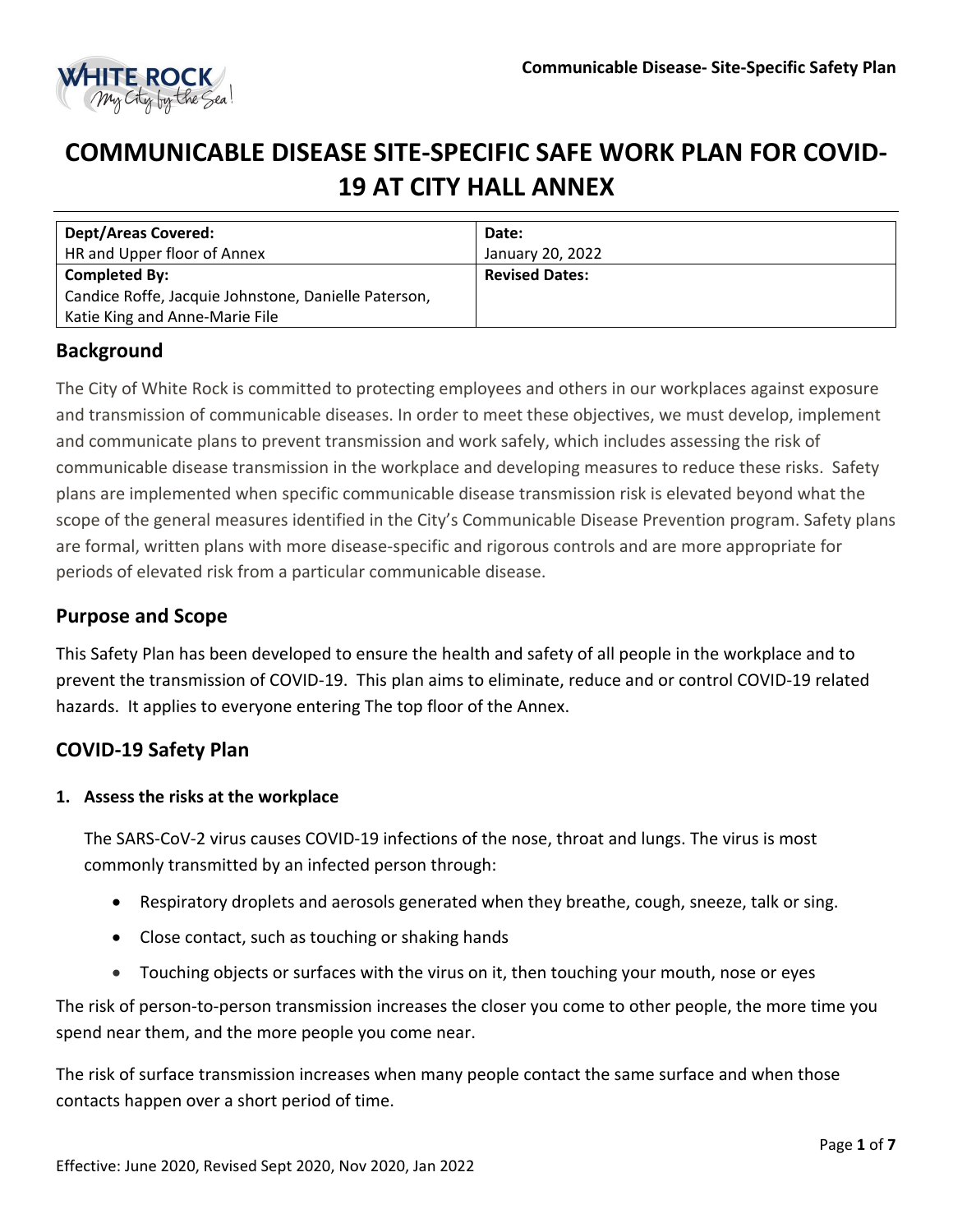

Risk Assessments conducted by Human Resources identify areas where there may be risks to the COVID-19 virus. A risk assessment supports the development of Safe Work Procedures, which mitigate the risk level of the potential exposure.

 $\boxtimes$  Completed risk assessments are available in the public drive.

The principles used to conduct the risk assessment were based upon the Occupational Health and Safety Hierarchies, Elimination by Physical Distancing, Engineering Controls, Administration Controls or Personal Protective Equipment. All people interactions were reviewed for their risk level and their effective controls to reduce the risk; these actions would involve conducting City business with staff-to-staff, staff to public, and staff in commercial or residential settings. Each work task was assigned a risk level without controls in place, and subsequently the effective controls to mitigate the risk.



COVID-19 Exposure – Standard Risk Assessment Flow Chart

Steps

1. Is it possible to Eliminate the exposure of COVID-19?

- 2. Are Engineering Controls effective? Example are Physical Barriers to prevent exposure.
- 3. Are Administrative Controls effective? Examples signage and procedures.
- 4. Are Personal Protective Equipment effective? Is the equipment correct for the tasks.
- \*If "Yes" continue with effective practices.
- \*If "No" continue with effective practices.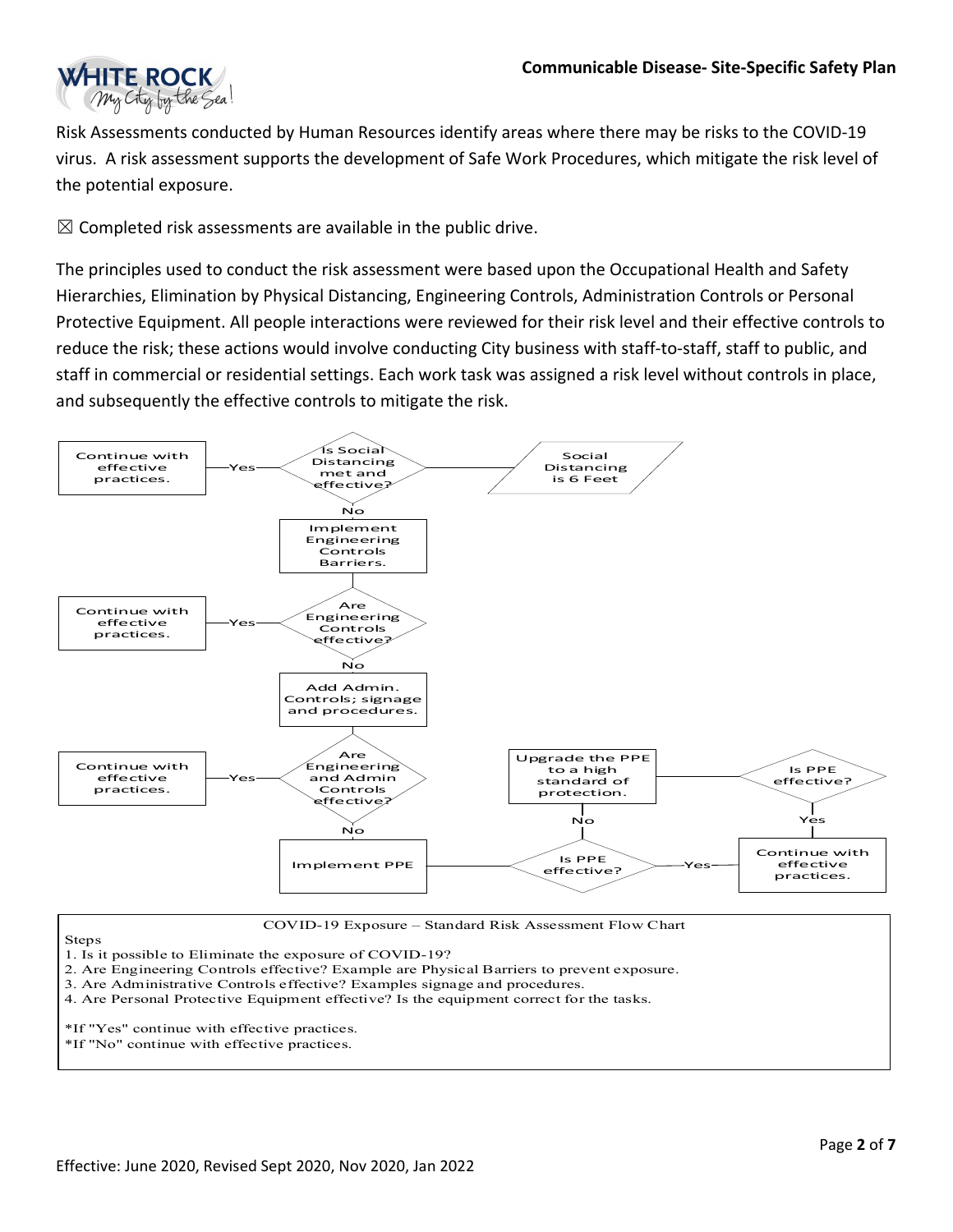

### **Involve workers when assessing your workplace**

 $\boxtimes$  We have involved frontline workers, supervisors and local Joint health and safety committee

 $\boxtimes$  We have identified areas where people gather, such as break rooms, lobbies, meeting rooms.

 $\boxtimes$  We have identified job tasks and processes where workers are close to one another or members of the public. (workplace, vehicles etc.)

 $\boxtimes$  We have identified the tools, machinery and equipment workers share while working

 $\boxtimes$  We have identified surfaces that people touch often, such as doorknobs, elevator button, light switches etc.

### *2.* **Implement Measures (Controls) To Reduce Risk**

To reduce the risk of the virus spreading, the following protocols may need to be implemented to protect against the risk of COVID-19.

Indicate which of the below protocols would be effective and required for your staff:

*Elimination Measures- Limit the number of people at the workplace and maintaining physical distance:* 

 $\boxtimes$  Establish and post Occupancy limits (to ensure physical distancing is maintained)

 $\boxtimes$  Staff working from home or remotely, currently 1 day in office each for dept coverage, everyone else

working from home unless necessary for them to come in.

 $\boxtimes$  Limiting, reducing, or prohibiting visitors

 $\boxtimes$  Limit in-person interactions to essential people, including meetings, training, inspections, interviews, musters, enforcement, site meetings, breaks, and other City services. Utilize technology to virtually complete work. HR Staff/Individual meetings will continue to be virtual even when/if all in the office.  $\boxtimes$  Identifying and establishing a maximum number of people for common areas such as break rooms, meeting rooms, washrooms, etc.

 $\boxtimes$  Rescheduling/rearranging work tasks

 $\boxtimes$  Restrict travel between offices or work locations to critical business functions.

 $\boxtimes$  In cases where hallways, stairs and pathways between workstations result in other staff encroaching on the 2-meter distance, staff will distance as much as possible, not gather in hallways, stairs and communal pathways, and transit the area quickly. E.g. Danielle will use her external office door, Candice will walk quickly past Katie's desk to get to her office, HR inbox will be moved to lower level and separated.  $\boxtimes$  Remove seating in lunchroom, limit to 1 person. Limit the board room table to 2 people. Space out seating in HR common area.

 $\boxtimes$  Follow all General Physical Distancing Measures

 $\boxtimes$  Promote online/virtual service delivery to residents

 $\boxtimes$  Identifying and establishing a maximum number of people for common areas such as break rooms, meeting rooms, washrooms, elevators, etc. and posting Occupancy limits for common areas, offices etc.

 $\boxtimes$  Implement measures to keep workers and others at least 2 meters apart, wherever possible.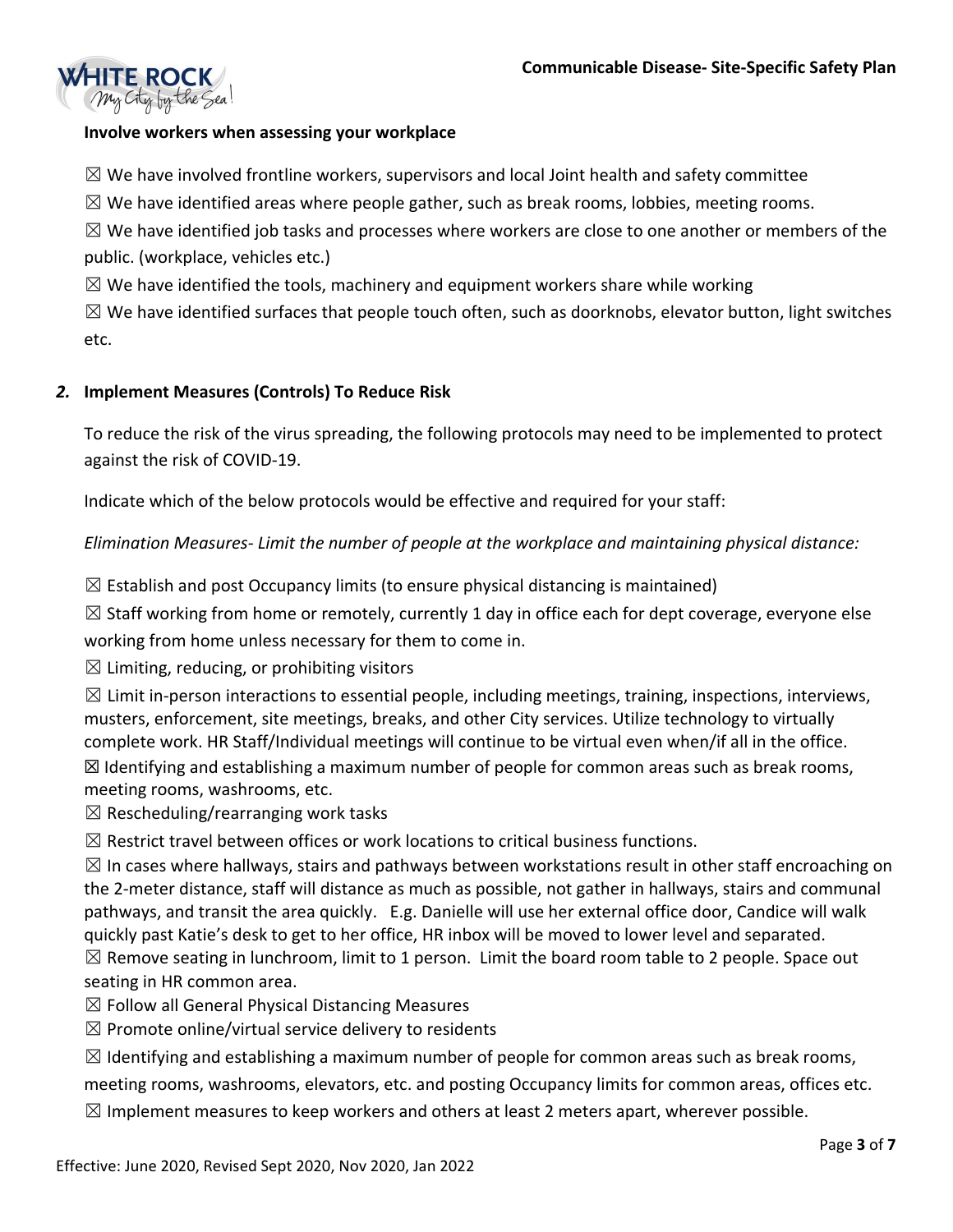

 $\boxtimes$  Limiting vehicle occupancy to 1 person wherever possible and a max of 2 workers where not possible. *Engineering Measures – Barriers and partitions* 

☒ Re-arrange and mark HR reception area and desk to ensure no one comes past it to the HR staff only area

 $\boxtimes$  Implement Proof of Vaccination Policy and encourage staff to get booster vaccinations if they haven't already.

## *Administration Measures – Rules & Guidelines*

 $\boxtimes$  Staff have been informed to not come to work when sick (staff with communicable diseases procedure)

 $\boxtimes$  Maintain a minimum of 2 meters (6 ft) from others.

 $\boxtimes$  Encouraging staff to regularly wash their hands through crew talks and signage (post signage on hand hygiene in common areas such as break room, washrooms, etc. .

 $\boxtimes$  Encouraging and posting signage on how to cover coughs and sneezes.

 $\boxtimes$  Ensure all staff are monitoring their health and self-screening for symptoms prior to coming into work on a daily basis.

 $\boxtimes$  Passive screening for visitors (signage posted outside of the building asking those with COVID-19 symptoms to not enter)

 $\boxtimes$  Encouraging staff to wipe down equipment after use and maintain routine cleaning of high-touch items

 $\boxtimes$  Posting signs to identify areas of high traffic. Stop, yield, or one-way directional arrows may assist in maintaining physical distance.

 $\boxtimes$  Encouraging staff to move aside and yield if they see another worker or visitor walking in their direction

 $\boxtimes$  Allow communal doors to remain open throughout the workday to reduce contact with door handles

 $\boxtimes$  Distancing the tables in lunchrooms, limiting the number of chairs, placing "x's" on tables where people should not sit

 $\boxtimes$  Instruct workers to use their own equipment, such as pens, staplers, headsets, and computers

 $\boxtimes$  Refrain from handshaking, hugging and other close contact with people.

 $\boxtimes$  Encourage workers to take breaks at their own desk (after cleaning) or outside.

 $\boxtimes$  Before entering any shared space such as vehicle or office, wash hands or use hand sanitizer.

 $\boxtimes$  Communicate all measures to staff and monitor for enforcement.

 $\boxtimes$  Display signage to inform staff and the public about the distancing measures, revised processes and any reduced capacities.

 $\boxtimes$  Display signage with occupancy limits for washrooms, kitchens, lunchrooms, all indoor spaces and remind people to limit the number of people in that area to the determined occupancy.

 $\boxtimes$  Display signage on external doors reminding staff and the public not to enter if they are experiencing any COVID-like symptoms.

 $\boxtimes$  Display signage in kitchens, lunchrooms, bathrooms, first aid rooms etc. on proper handwashing procedures.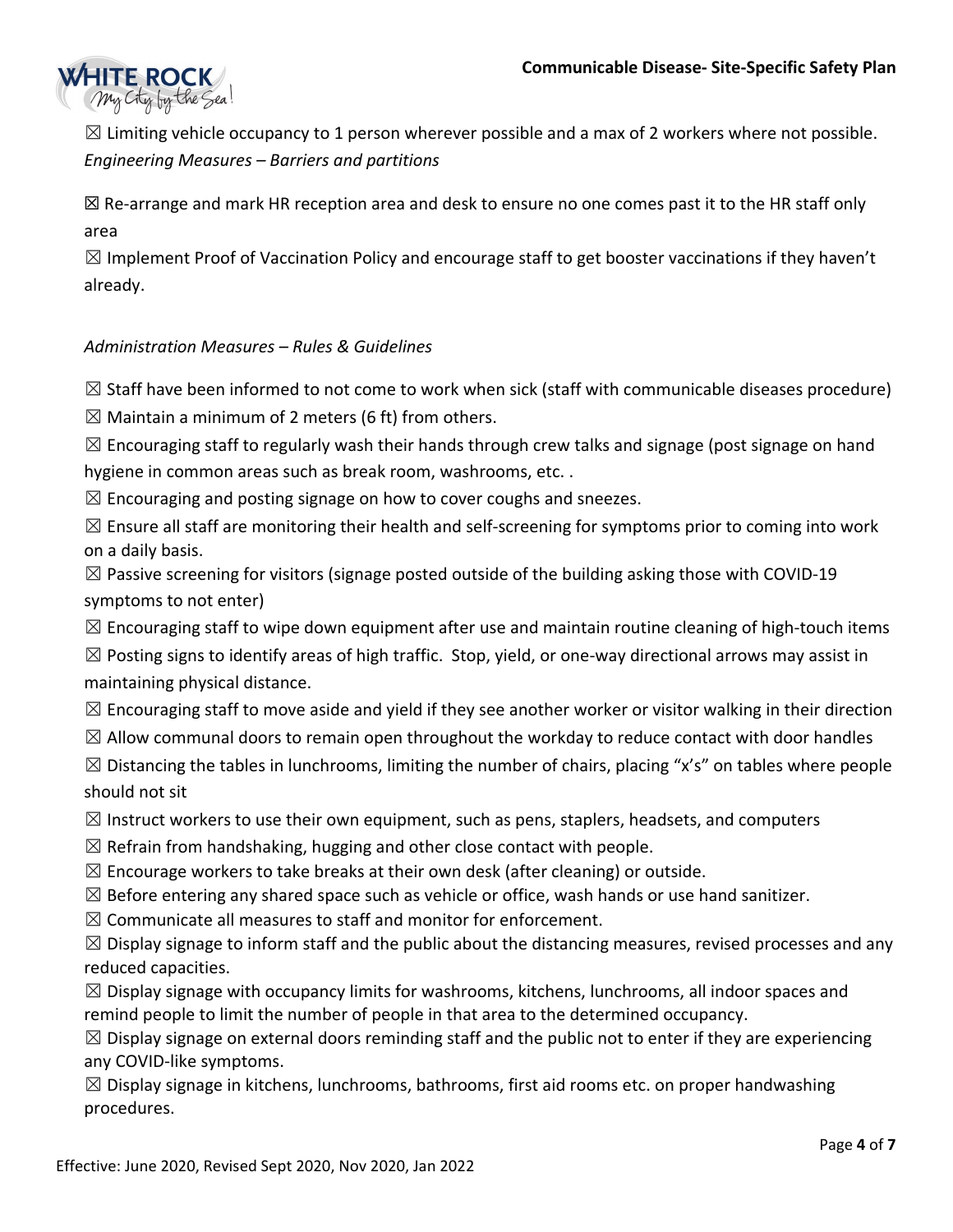

 $\boxtimes$  Display cleaning and disinfection procedures/Instructions near the department/area's cleaning supply stations and common areas.

 $\boxtimes$  Train staff on safety measures, procedures, physical distancing, hygiene practices, monitoring and reporting illness etc. and keep records of that training. On on a regular basis, all employees must participate in COVID-19 training and education (e.g. toolbox talks, pandemic awareness training, on-thejob training etc.).

 $\boxtimes$  Ensure that workers can raise safety concerns. This should start with their supervisor and may include your joint health and safety committee.

 $\boxtimes$  Ensure all staff are educated/trained in COVID-19 pandemic hazards/risk, information, control measures, (e.g. policies, practices, and procedures) and COVID safety requirements. A record of that training must be kept. Use the "COVID-19- Training Record Template" to document training and submit a copy to Health and Safety.

## *Personal Protective Equipment (PPE)*

Personal protective equipment is the last line of defense against a hazard and is one additional measure that can be taken as part of a layer approach to prevent transmission. Personal protective equipment may include non-medical masks, medical masks, N95 masks (respirators), gloves, eye protective and/or an apron or disposable coverall.

 $\boxtimes$  Policy on the use of masks (and is appropriate to the workplace and meets or exceeds orders and/or guidance from the Provincial Health Officer)

 $\boxtimes$  Masks are selected and used properly, signage is available for workers on using masks correctly and they have been told how to properly use a mask

 $\boxtimes$  Staff have been trained on the proper use, maintenance, and cleaning of the PPE

## *Effective Cleaning and Hygiene Protocols*

 $\boxtimes$  Adequate supplies of handwashing facilities and hand sanitizers are available, visible, and easily accessed. (cleaning and sanitizing supplies can be procured by submitting a facilities maintenance request)

 $\boxtimes$  Policies/Procedures/signage in place for hand and respiratory illness hygiene

 $\boxtimes$  High-contact touch surfaces are cleaned regularly (such as light switches, door handles/knobs, hand railings, push pads on doors, counters, arm rests on chairs, tables, paper towel dispensers, sanitizer handles, garbage can lids, fountains, buttons, soap dispensers, lunch/break tables, microwave/coffee buttons, etc.)

 $\boxtimes$  Cleaning and disinfection is completed on any surface that an ill worker/person has come into contact with

 $\boxtimes$  Identify, provide, and show location of cleaning products and when and how they will be used. Review and update WHMIS training and procedures.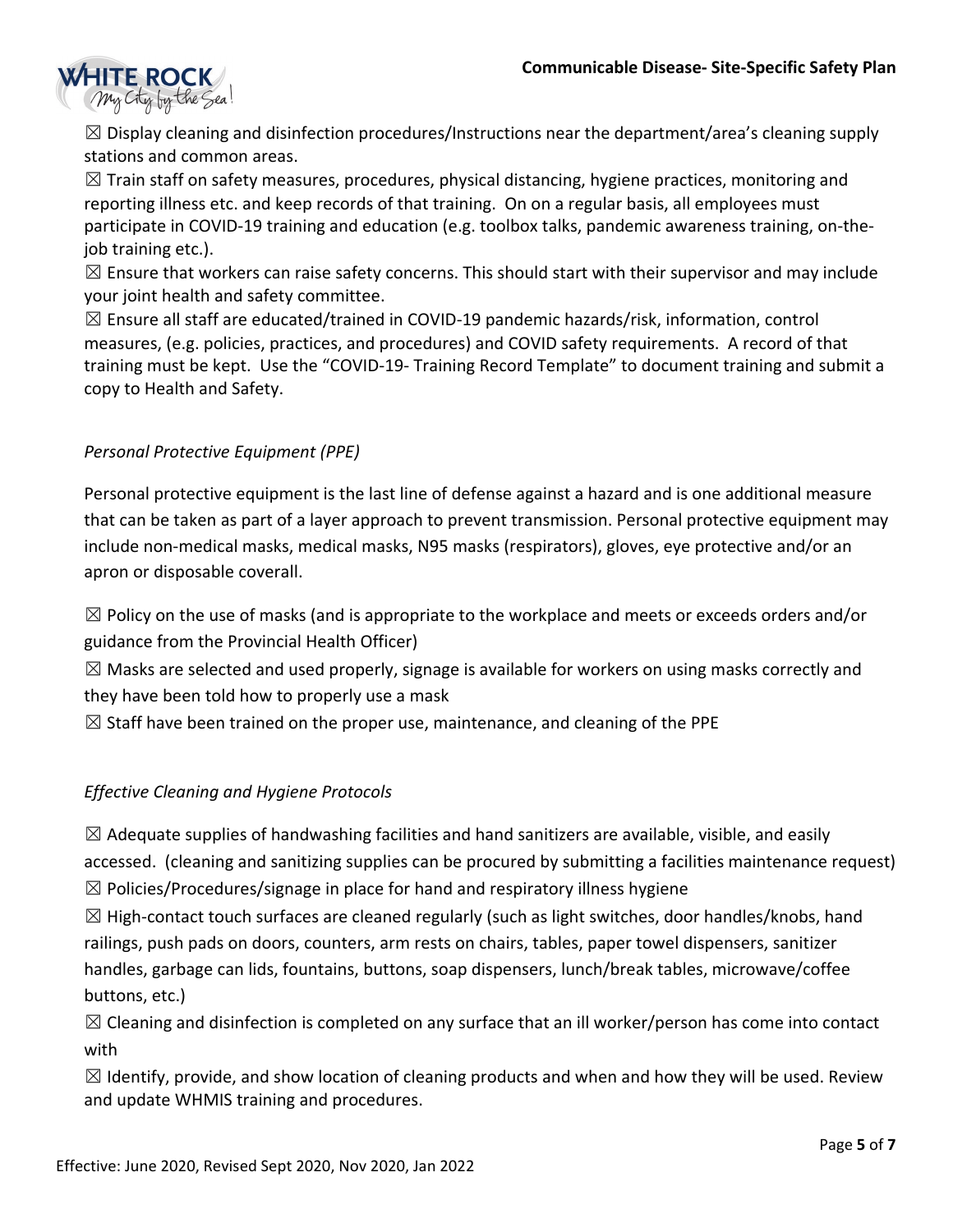

 $\boxtimes$  Place hand sanitizer stations near entrances, on counter tops, at desks, and in common rooms etc.  $\boxtimes$  Encouraging hygiene practices that address the needs of the workplace that includes washing or sanitizing hands after coming into contact with public items

## **3. Developing Plans, Practices and Procedures**

The following policies and guidelines are in place in order to prevent the spread of COVID-19:

 $\boxtimes$  Vaccination Policies in place to support workers receiving COVID-19 vaccinations

☒ *Proof of Vaccination Policy* communicated to staff- Staff who must enter RCMP detachment policy effective November 15, 2022, City-wide policy effective February 14, 2022

 $\boxtimes$  Interim Employment Policy

☒ *Staff with Communicable Disease Symptoms* Procedure

☒ Workers who are working from home are to adhere to *the Interim Telecommuting Guide & Remote Access Policy*.

 $\boxtimes$  Relevant Safe Work Procedures and Practices are available in the public drive, wave and/or posted in the workplace

☒ First Aid attendants are familiar with *OFAA protocols* for use during COVID-19

 $\boxtimes$  All workers, including those working from home, who work alone, use the SafetyLine Person-check system, and follow all working alone requirements and safe work practices

 $\boxtimes$  Ensure workers have the training and strategies required to address the risk of violence that may arise, especially due to enforcement of COVID protocols. Violence prevention program is in place at your location

### **4. Communication and Training of Plans**

Signage is posted outside of the facility indicating who is restricted from entering the premises, including visitors and workers with symptoms. Additional signage required to communicate safety protocols and promoting physical distancing will be posted throughout the facility, for example, handwashing/sanitizing, occupancy limits, mask requirements etc.

Managers/Supervisors will communicate and train staff on their Area / Group Specific Plans as well as applicable COVID-19 pandemic hazards/risk information, control measures, (e.g. policies, practices, and procedures) and other COVID safety requirements, including:

 $\boxtimes$  The City's online COVID-19 training course

 $\boxtimes$  Interim Employment Policy.

☒ Safety Plan.

☒ Risk Assessment (Contents).